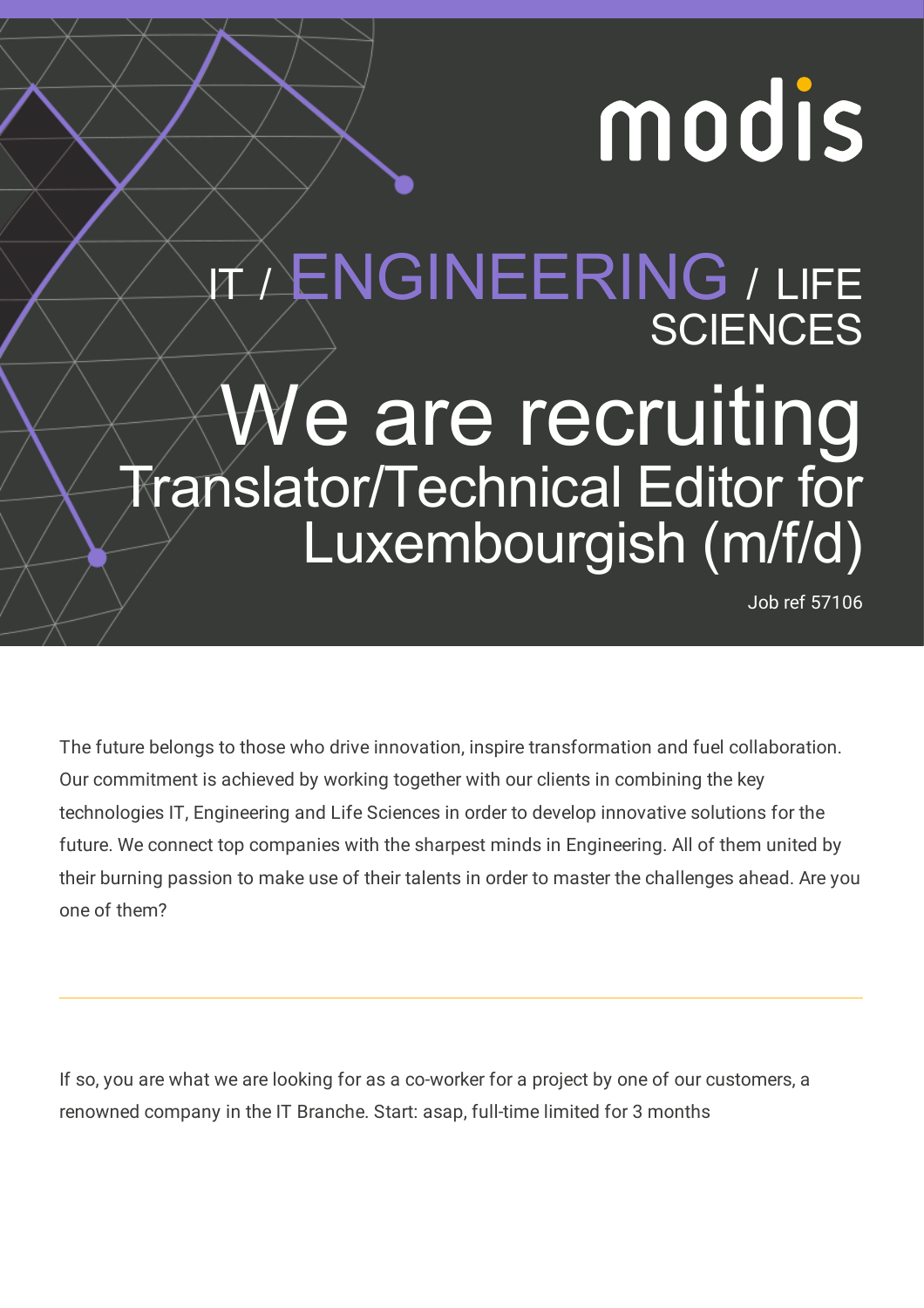## **WHAT YOU CAN DO FOR US**

- Analyze geographic and linguistic source data from Luxembourg
- Review and provide feedback on geographic data and correcting data for navigation in Luxembourg
- Recommend cartographic improvements based on local market's preferences
- Improving large datasets together with an international team

#### **THE SKILLS THAT ARE NEEDED**

- Excellent written and communication skills in Luxembourgish (Grammar, Orthography, Dialects) and English - nice-to-have French and German
- Specific local knowledge about Luxembourg (must-have)
- Background in IT topics
- High attention to detail, strong knowledge in databases/Excel
- Research, analytical and organizational skills

## **WHY YOU ARE IN THE RIGHT PLACE WHEN WORKING WITH US**

We connect the right professionals with the right project, as we do by connecting you with our recruiting projects! Our path together begins with trying to comprehend your ambitions. We shall work together to help you achieve your career objective, by investing in your professional development and mentoring, and by coaching you throughout your career. Modis is a global leader in professional solutions and a dynamic brand with a global focus. We are pursuing ambitious goals in a key market. Our affiliation with Adecco Group opens up a wide array of career choices for you.

You can hardly wait to get to know us? Then a simple click will quickly connect you with us. Just click on "APPLY NOW" to send us your application.